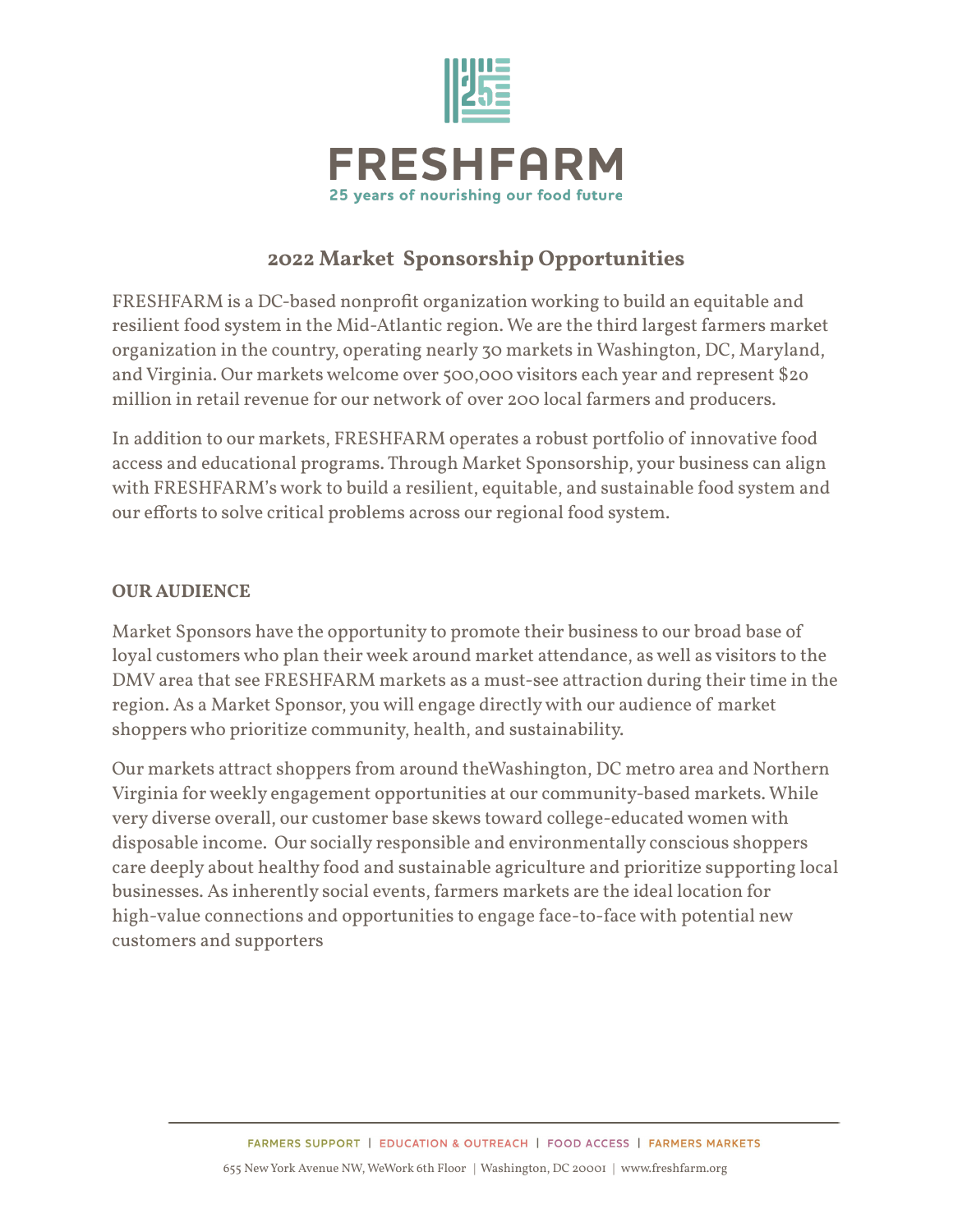## **YOUR BUSINESS**

Who is eligible for Market Sponsorship? Any business that would like to have a space at market to promote their services is eligible to apply to be a Market Sponsor. This may include:

- Any private business, company, or corporation
- Self-employed individuals
- National or international nonprofits
- Federal government divisions

## **MARKET SPONSORSHIP POLICIES**

As a Market Sponsor, you have the opportunity to book a space at FRESHFARM farmers markets, pending availability. Each market date you sign up for includes:

- Market space: 10'x10' market footprint where the sponsor may promote their business, pass out materials like collateral or swag, connect with new clients and sign them up for services, and host activations.
- Newsletter shoutout: mention in the FRESHFARM Market Basket, our weekly market newsletter sent to an audience of 16,000 subscribers.

All sponsors must adhere to the following policies:

- Tent and table are NOT included in market booking. Please note that if you choose to use a tent at market, you **must** attach 25 pounds of weight to each tent leg.If bringing your own equipment is not possible, FRESHFARM staff can provide guidance on securing equipment, if arranged ahead of time.
- Market Sponsorship is restricted to promotional activities only. Sponsors may **not** sell any products or merchandise at the farmers market. If you would like to offer free food at your table, we **strongly** encourage you to source this food from the market, so as not to compete with our vendors.
- Dates of market appearances will be agreed upon by Market Sponsor and FRESHFARM as soon as possible, but no later than two weeks before desired market date (subject to availability). Once Market Sponsor is approved, the FRESHFARM team will follow up to schedule market dates.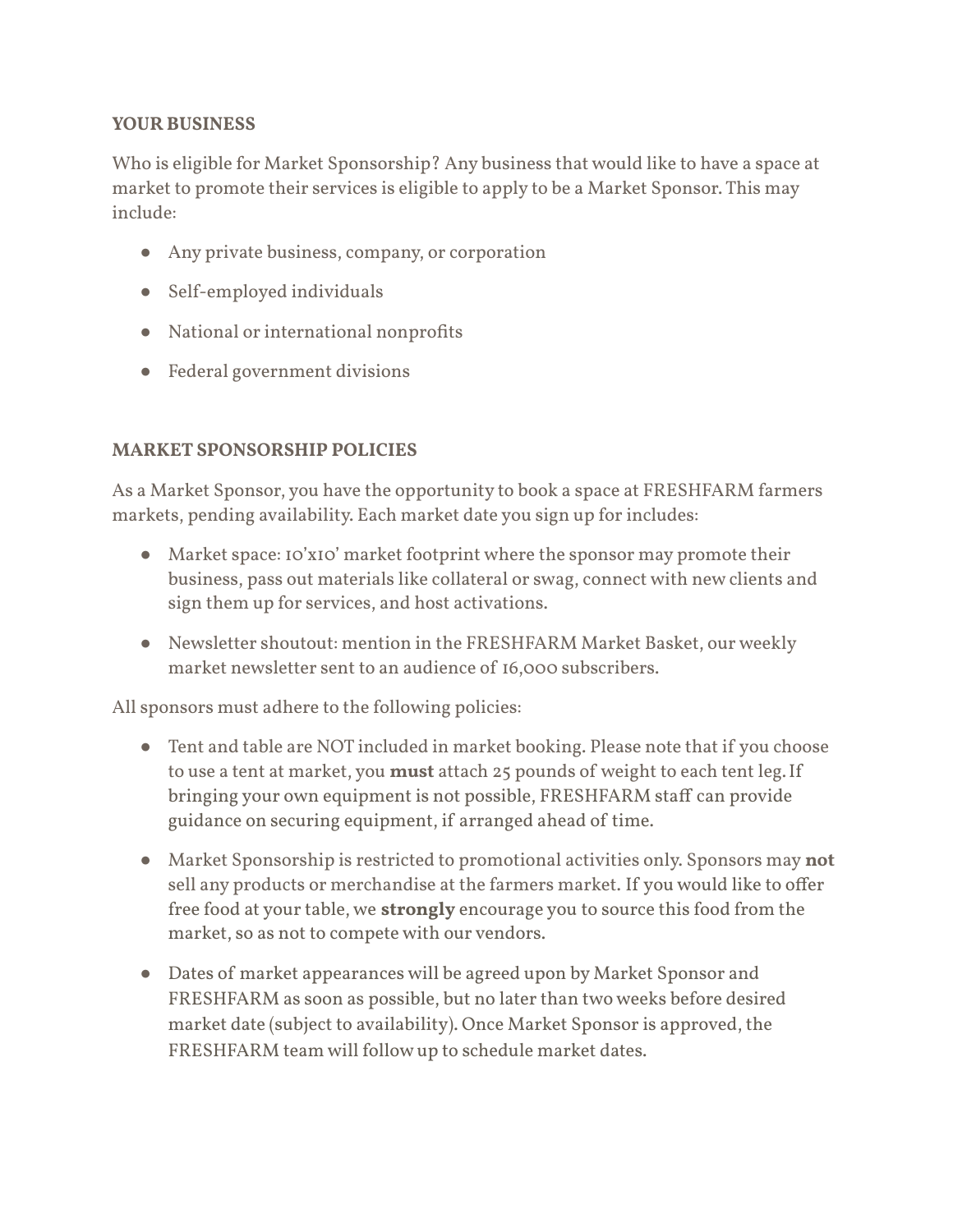- Market Sponsors will receive arrival, off-loading, and parking instructions from FRESHFARM at least one week prior to market appearance. When possible, parking will be provided.
- If Market Sponsor is unable to attend a scheduled market date, FRESHFARM requires notice 24 hours in advance of the start of market. If no notice is given, Market Sponsor is not guaranteed an opportunity to reschedule missed market date.
- In the case of inclement weather, market will continue as scheduled unless expressly stated by FRESHFARM. If Market Sponsor is not able to attend market due to weather, please let us know 24 hours in advance so we may plan accordingly.

## **MARKET SPONSORSHIP PRICING**

Market Sponsorship pricing reflects average customer attendance at each market location and average market revenue. Market price tiers are:

- Platinum markets: \$1,000 per market appearance
- Gold markets: \$500 per market appearance
- Silver markets: \$250 per market appearance
- Bronze markets: \$100 per market appearance

You can book as many market dates as you like at as many locations as you like, pending availability. See full calendar of available markets below.

**Ready to make a longer commitment?** Book 20 markets for the season at once and get 15% off your package! Market dates must all occur within the same calendar year.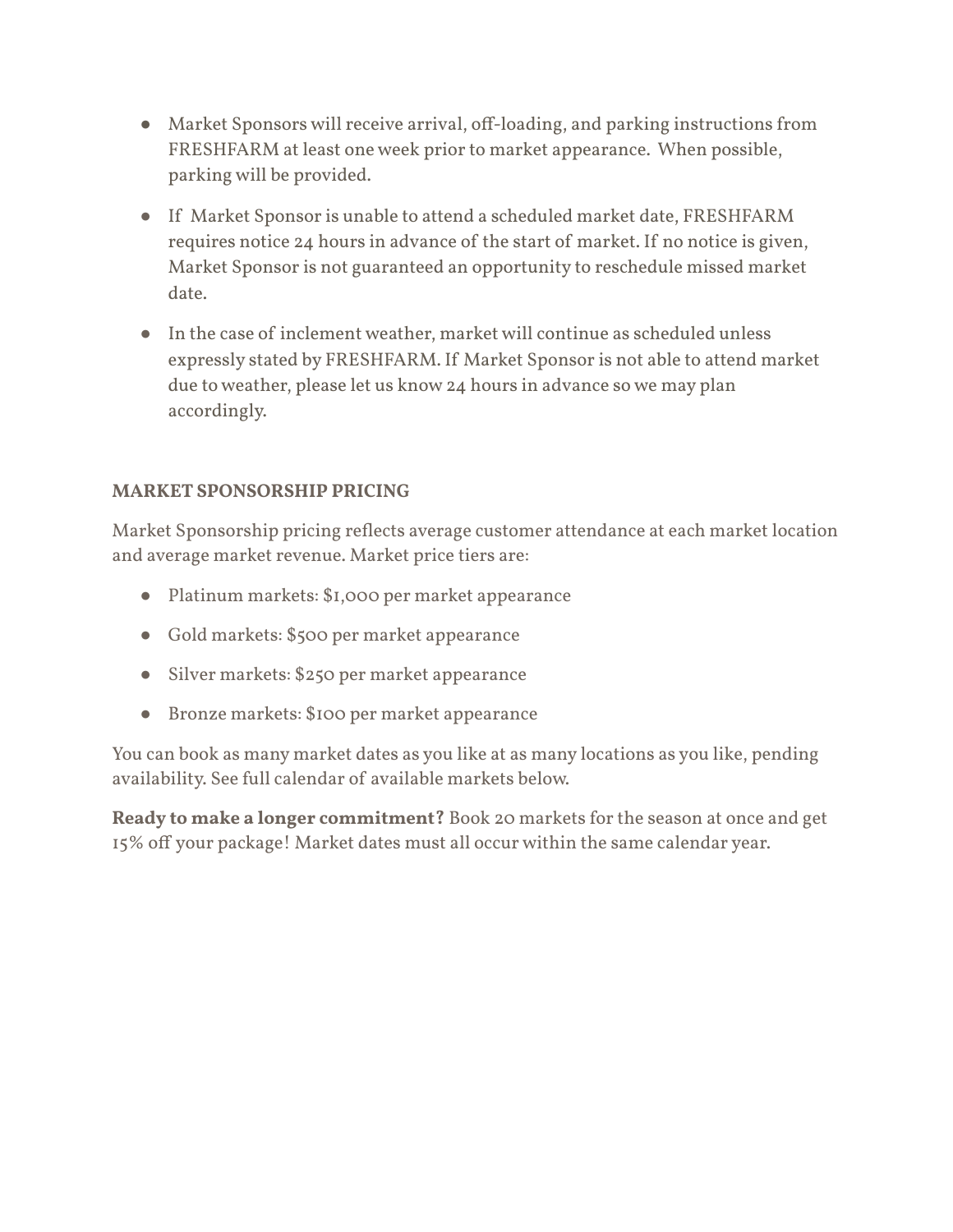| 2022 FRESHFARM Market Sponsorship Opportunities |                            |                           |                               |                           |
|-------------------------------------------------|----------------------------|---------------------------|-------------------------------|---------------------------|
| <b>Market</b>                                   | Location<br>(Ward, County) | Day & Time                | Customer<br>Average<br>(2021) | Vendor<br>Count<br>(2022) |
| PLATINUM: \$1,000 per market date               |                            |                           |                               |                           |
| Dupont<br>(Sunday)                              | Ward 2                     | Sunday<br>8:30am - 1:30pm | 2,487                         | 64                        |
| GOLD: \$500 per market date                     |                            |                           |                               |                           |
| Arlington                                       | Arlington County           | Saturday<br>8am - 12pm    | 1,195                         | 40                        |
| Downtown Silver Spring                          | Montgomery County          | Saturday<br>9am - 1pm     | 1,676                         | 45                        |
| Mosaic<br>(Sunday)                              | Fairfax County             | Sunday<br>9am - 2pm       | 1,681                         | 43                        |
| SILVER: \$250 per market date                   |                            |                           |                               |                           |
| <b>Ballston</b>                                 | <b>Arlington County</b>    | Thursday<br>3pm - 7pm     | 200                           | 15                        |
| By the White House                              | Ward 2                     | Thursday<br>$11am - 2pm$  | n/a                           | 14                        |
| Columbia Heights<br>(Saturday)                  | Ward 1                     | Saturday<br>9am - 1pm     | 678                           | 17                        |
| Dupont<br>(Thursday)                            | Ward 2                     | Thursday<br>3pm - 7pm     | n/a                           | <b>TBD</b>                |
| Foggy Bottom                                    | Ward 2                     | Wednesday<br>3pm - 7pm    | n/a                           | 9                         |
| <b>H</b> Street NE                              | Ward 6                     | Saturday<br>9am - 12:30pm | 381                           | 12                        |
| Monroe Street                                   | Ward 5                     | Saturday<br>9am - 1pm     | 532                           | 21                        |
| Mount Vernon Triangle                           | Ward 6                     | Saturday<br>9am - 1pm     | 508                           | 22                        |
| National Landing                                | Arlington County           | Saturday<br>8am - 12pm    | 326                           | <b>TBD</b>                |
| Oakton                                          | Fairfax County             | Saturday<br>9am - 1pm     | 365                           | 12                        |
| Reston                                          | Fairfax County             | Wednesday<br>3pm - 7pm    | 229                           | 24                        |
| Springfield                                     | Fairfax County             | Saturday<br>10am - 2pm    | 374                           | <b>TBD</b>                |
| Uptown                                          | Ward 4                     | Saturday<br>9am - 1pm     | 304                           | <b>TBD</b>                |
| BRONZE: \$100 per market date                   |                            |                           |                               |                           |
| Columbia Heights<br>(Wednesday)                 | Ward 1                     | Wednesday<br>4pm - 7pm    | 133                           | <b>TBD</b>                |
| Mosaic<br>(Thursday)                            | Fairfax County             | Thursday<br>3pm - 7pm     | 114                           | <b>TBD</b>                |
| The Parks at Walter Reed                        | Ward 4                     | Sunday<br>9am - 1pm       | 125                           | <b>TBD</b>                |
| Penn Quarter                                    | Ward 2                     | Thursday<br>3pm - 7pm     | 108                           | 16                        |
| Rosslyn                                         | Arlington County           | Wednesday<br>3pm - 7pm    | 126                           | <b>TBD</b>                |